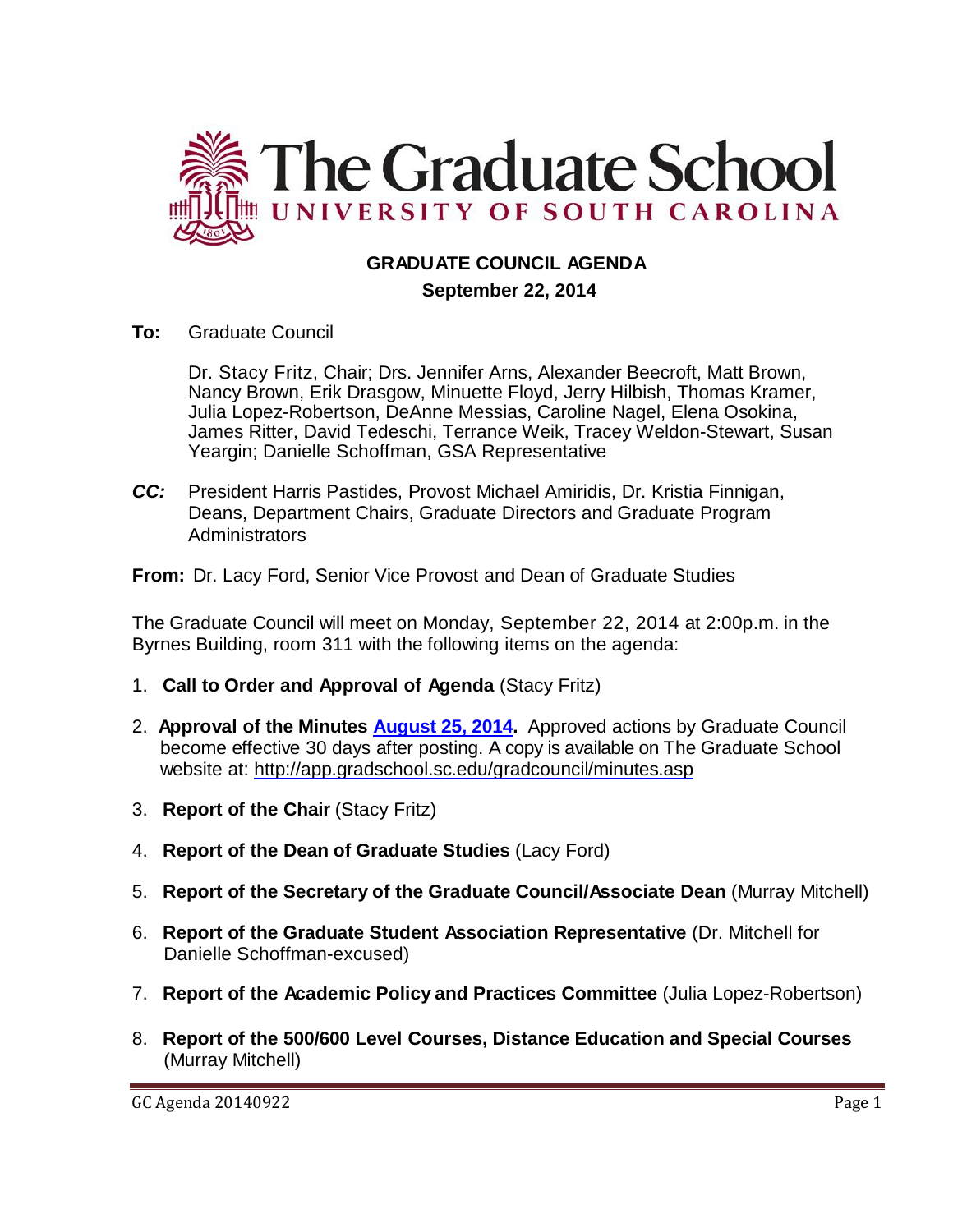New Course Proposal

ARTH 545 [Special Topics in Modern Chinese Art](http://gradschool.sc.edu/facstaff/gradcouncil/2014/ARTH%20545_Redacted.pdf) (3)

Topics in modern Chinese art selected for specialized study. May be repeated as content varies by title. Intended to contribute to the reinstated MA degree. Previously, no graduate-level courses in Asian art were taught, hence no preexisting 500-level course exists for Asian art. Now that Art History has a tenure-track faculty member specializing in East Asian art, the proposed course will be a vital component of the MA program.

[Effective: Fall 2015]

## New Course Proposal

## ARTH 546 [Special Topics in Asian Art](http://gradschool.sc.edu/facstaff/gradcouncil/2014/ARTH%20546_Redacted.pdf) (3)

Topics in Asian art selected for specialized study. May repeated as content varies by title. Intended to contribute to the reinstated MA degree. Previously, no graduate-level courses in Asian art were taught, hence no preexisting 500-level course exists for Asian art. Now that Art History has a tenure-track faculty member specializing in East Asian art, the proposed course will be a vital component of the MA program. [Effective: Fall 2015]

## New Course Proposal

## BIOL 650 [Biochemical Evolution](http://gradschool.sc.edu/facstaff/gradcouncil/2014/BIOL%20650_Redacted.pdf) (3)

Advanced study of related aspects of biological evolution. Rise of life from physical and chemical precursors, biochemical basis of adaptation to ecological pressures, and biochemical aspects of the origins and maintenance of biodiversity. [Prerequisites: BIOL 301, BIOL 302, BIOL 303] [Effective: Spring 2015]

New Course Proposal

# EDSE 500 [Equity and Community Engagement](http://gradschool.sc.edu/facstaff/gradcouncil/2014/EDSE%20500_Redacted.pdf) (3)

A field-based inquiry into theories of critical multicultural education, culturally relevant and equity pedagogies. Dual emphasis on the knowledge, skills and dispositions needed to (1) provide equitable education for middle/high school students and (2) engage parents and the larger school community. [Effective: Spring 2015]

## New Course Proposal

CSCE 587 [Big Data Analytics](http://gradschool.sc.edu/facstaff/gradcouncil/2014/CSCE%20587_Redacted.pdf) (3)

From: Comparative Studies in Film - Topics in film from an international perspective. National cinematic traditions are compared and contrasted. [Prerequisites: STAT 509 or STAT 515] [Effective: Fall 2015]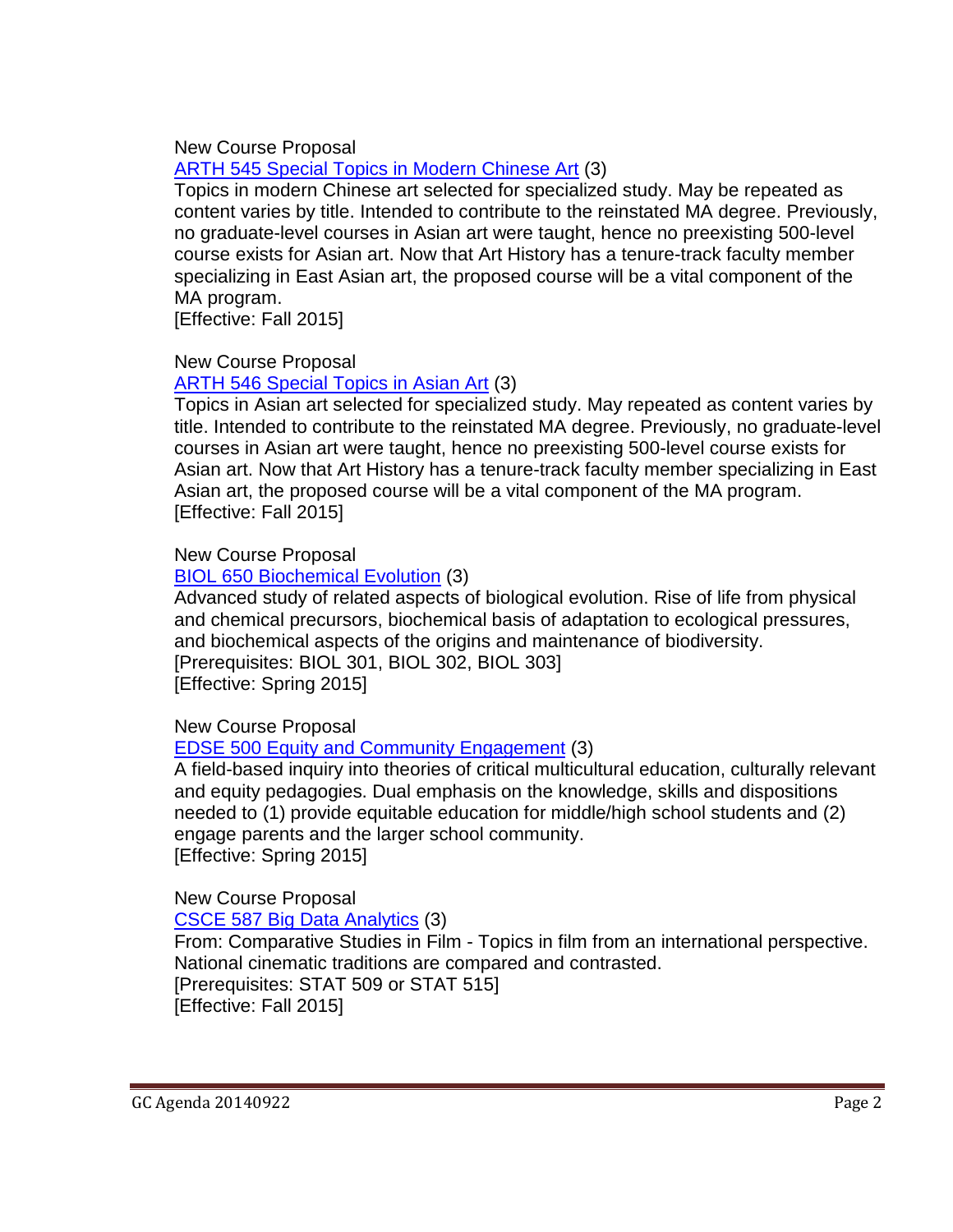## 9. **Associate Graduate Faculty Nominations** (Murray Mitchell)

Name: [Paul L. Beattie](http://gradschool.sc.edu/facstaff/gradcouncil/2014/Beattie,%20Paul%20L.pdf) Program: Exercise Science/Department of Physical Therapy Term: Fall 2014 – Summer 2020

## 10. **Fellowships and Scholarships Committee** (Murray Mitchell)

#### 11. **Report of Science, Math, and Related Professional Programs Committee** (DeAnne Messias)

#### *Department of Statistics*

 Academic Program Action/Bulletin Change [Doctor of Philosophy in Statistics](http://gradschool.sc.edu/facstaff/gradcouncil/2014/APA%20Statistics%20Doctor%20of%20Philosophy_Redacted.pdf) (65) Clarification of Program Requirements

From: Statistics, PhD

The PhD degree is designed to prepare the student to teach statistics at the collegiate level, to do independent research, and/or to work as a lead statistician in business or industry. Admission to the PhD degree program requires either a master's degree with excellent performance from an accredited institution, or a GRE score (verbal plus quantitative) of approximately 1150 and an undergraduate GPA of approximately 3.50 To: Statistics, PhD

The PhD degree is designed to prepare the student to teach statistics at the collegiate level, to do independent research and/or to work was a lead statistician in Business or industry. The profile of a successful PhD application includes either a master's degree with excellent performance from an accredit institution or post baccalaureate with an average GRE verbal - in the 65 or higher percentile, and an average GRE quantitative in the 80 or higher percentile with an a quantitative in the 80 or higher percentile and an average GPA of 3.30 or higher. He/she will also have a strong math background including 3 semester sequence in calculus, linear algebra, and often real analysis. [Effective: Spring 2015]

 *College of Engineering and Computing*

Academic Program Action/Bulletin Change

[Doctor of Philosophy in Electrical Engineering APOGEE](http://gradschool.sc.edu/facstaff/gradcouncil/2014/APA%20Terminating%20Unused%20Concentrations%20in%20PhD%20APOGEE%20Electrical%20Engineering.pdf)

Terminates electrical engineering degree concentrations in Physical Electronics, Power Systems, High Voltage Engineering and Semi-Conductor Devices from official university and Commission on Higher Education records. [Effective: Fall 2015]

 Academic Program Action/Bulletin Change  [Master of Engineering in Electrical Engineering APOGEE](http://gradschool.sc.edu/facstaff/gradcouncil/2014/APA%20Terminating%20Unused%20Concentrations%20in%20ME%20APOGEE%20Electrical%20Engineering1.pdf)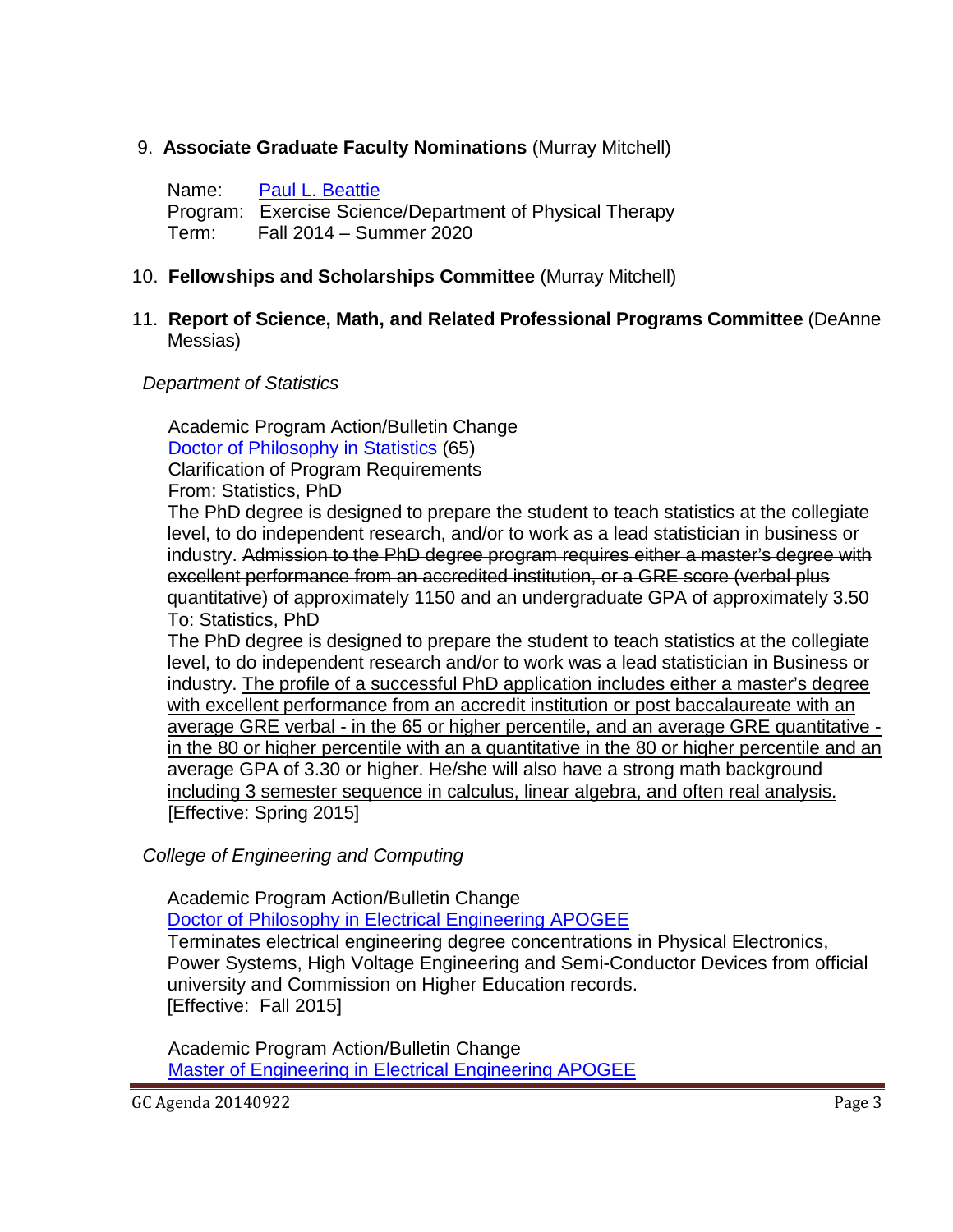Terminates electrical engineering degree concentrations in Physical Electronics, Power Systems, High Voltage Engineering and Semi-Conductor Devices from official university and Commission on Higher Educations records. [Effective: Fall 2015]

# Academic Program Action/Bulletin Change

Doctor of Philosophy [in Electrical Engineering](http://gradschool.sc.edu/facstaff/gradcouncil/2014/APA%20Terminating%20Unused%20Concentrations%20in%20PhD%20Electrical%20Engineering1.pdf)

 Terminates electrical engineering degree concentrations in Physical Electronics, Power Systems, High Voltage Engineering and Semi-Conductor Devices from official university and Commission on Higher Educations records. [Effective: Fall 2015]

 Academic Program Action/Bulletin Change Master of [Engineering in Electrical Engineering](http://gradschool.sc.edu/facstaff/gradcouncil/2014/APA%20Terminating%20Unused%20Concentrations%20in%20ME%20Electrical%20Engineering1.pdf)

 Terminates electrical engineering degree concentrations in Physical Electronics, Power Systems, High Voltage Engineering and Semi-Conductor Devices from official university and Commission on Higher Educations records. [Effective: Fall 2015]

 Academic Program Action/Bulletin Change Master of Science [in Electrical Engineering](http://gradschool.sc.edu/facstaff/gradcouncil/2014/APA%20Terminating%20Unused%20Concentrations%20in%20MS%20Electrical%20Engineering1.pdf)

 Terminates electrical engineering degree concentrations in Physical Electronics, Power Systems, High Voltage Engineering and Semi-Conductor Devices from official university and Commission on Higher Educations records. [Effective: Fall 2015]

12. **Report of the Humanities, Social Sciences, Education, and Related Professional Programs Committee** (Matt Brown)

 *School of Visual Art & Design*

# Academic Program Actions

Graduate Programs - [Changes to Admission Section for ARTE, ARTH, ARTS, MART](http://gradschool.sc.edu/facstaff/gradcouncil/2014/School%20of%20VA&D%20APA%20Revised%20-%20change%20to%20admissions_Redacted.pdf) Rewriting and revising Admissions procedures and requirements necessary to differentiate more clearly different requirements for different degree programs, to update the online and digital application procedures, and a new GRE scale. **Current:** Admission: Applicants for a graduate degree in the Department of Art must have a baccalaureate degree from an approved college or university, and meet all requirements for admission, and be accepted by the to The Graduate School. **Proposed:** Admission: Applicants for a graduate degree in the School of Visual Art and Design must have a baccalaureate degree from an approved and accredited college or university, meet all requirements for admission to both The Graduate School and the School of Visual Art and Design.

[Effective: Fall 2015]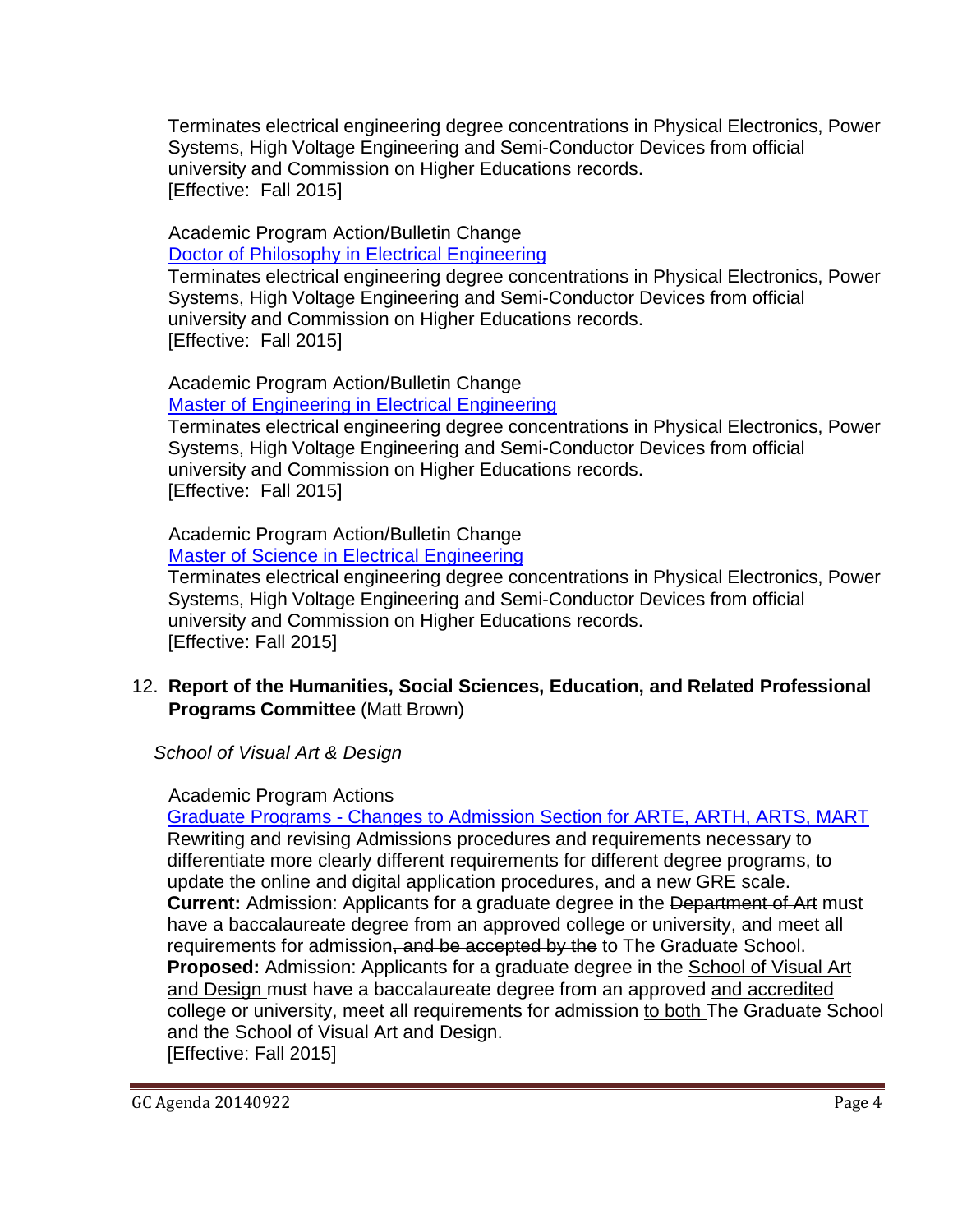## Academic Program Actions

# [Master of Arts, Curriculum Change for Art History](http://gradschool.sc.edu/facstaff/gradcouncil/2014/ARTH%20MA%20curr%20change%20for%202015-2016%20revised%20September%2018%202014_Redacted.pdf) (30)

Reviving the Art History MA, which suspended admissions in 2008, with a substantially new faculty (six out of eight positions) necessitates a revision of program requirements to reflect contemporary approaches and faculty expertise. In accord with College requirements, concentrations have been eliminated.

**Current:** Degree Requirements (30 Hours)

All students accepted into the program must take the MA proficiency examination in the history of art during the first semester of their residence. The examination consists of the identification and discussion of certain major movements from Western art history from antiquity to the present. Before the end of the second semester of study each student is expected to select an area of concentration. All art history majors are required to pass a reading proficiency test in a foreign language. : German, French, Spanish, Italian, or by permission of the area, some other language.

**Proposed:** Degree Requirements (30 Hours)

All students accepted into the program must take the MA proficiency examination in the history of art during the first semester of their residence. The examination consists of the identification and discussion of certain major works of Western and Asian Art, from antiquity to the present. Students who fail the exam may retake it at the beginning of their second semester. Failure to pass the exam on the second attempt results in dismissal from the program. Faculty advisors are assigned to students by the end of their first semester. All art history majors are required to pass a reading proficiency test in a foreign language approved by the faculty advisor. [Effective: Fall 2015]

New Course Proposal

[ARTH 701 Methodologies and Practices of Art History](http://gradschool.sc.edu/facstaff/gradcouncil/2014/ARTH%20701%20NCP%20revised%20September%2018%202014_Redacted.pdf) (3)

Critical study of the discipline of art history and scholarly approaches to practices of the discipline. This will be a required course for students pursuing the MA in Art History, a program that suspended admissions in 2008 and is now reviving admissions. This course is necessary to prepare students for professional work in the field.

[Effective: Fall 2015]

## New Course Proposal

[ARTH 739 Special Topics: Problems in Modern Art](http://gradschool.sc.edu/facstaff/gradcouncil/2014/ARTH%20739%20NCP%20revised%20September%2018%202014_Redacted.pdf) (3)

Selected problems in the visual arts from c.1780 to present. May be repeated as content varies by title. This new course is being proposed in order to create more consistency in the master's program in art history, which is being reinstituted in a new School of Visual Art and Design. At present, we do have a course in modern art that *was* available for graduate students at the 700 level – ARTH 737; Contemporary Trends in the Visual Arts – but that number will in the future be used for a history of architecture course to mirror the 500-level course in the field – ARTH 537: Topics in Modern Architecture. The new number, ARTH 739, will mirror the 500-level course in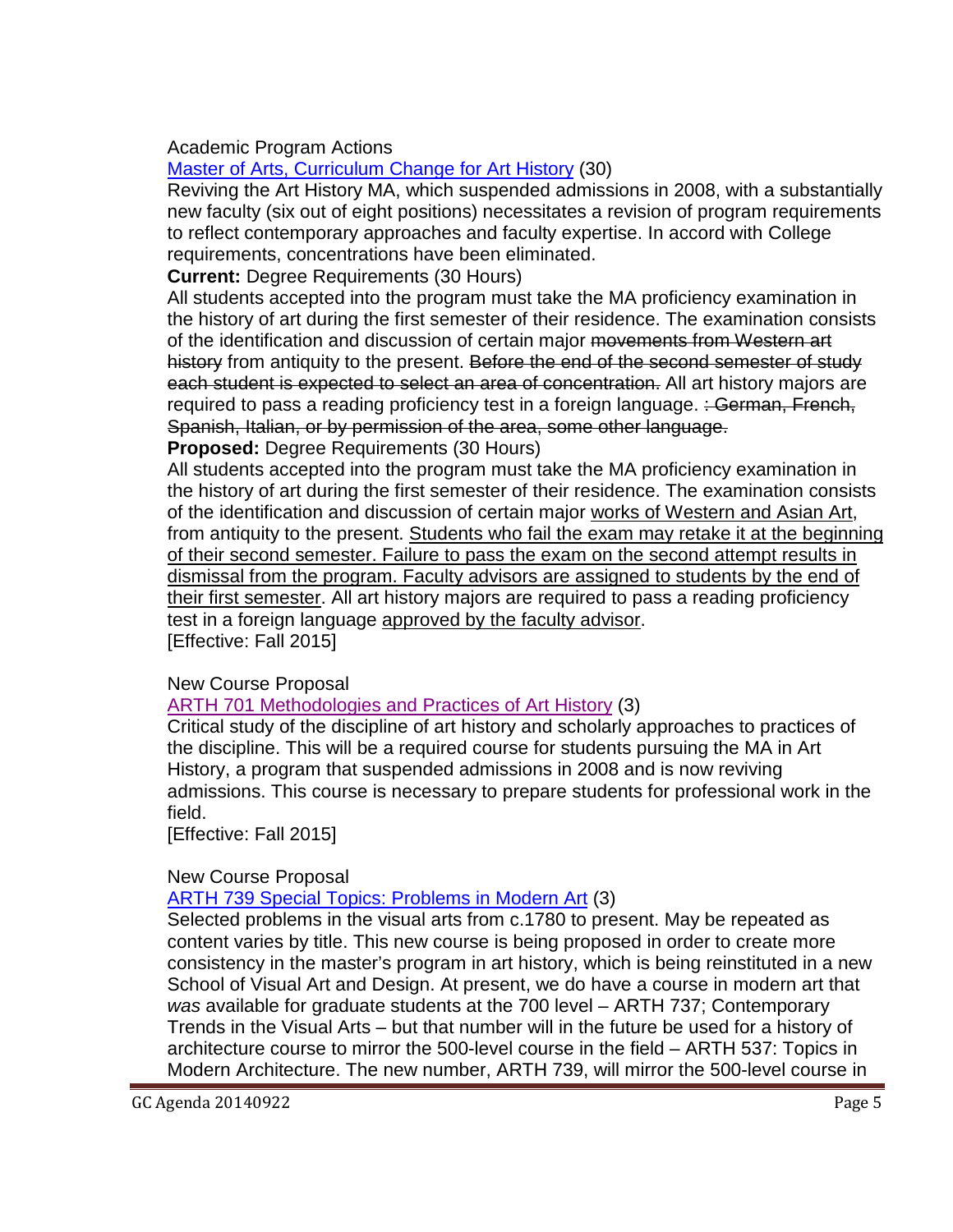Modern Visual Art – ARTH 539: Topics in Modern Art. The new course title, Problems in Modern Art, will also be more consistent with the rest of the program since other 700-level courses are also "Problems" courses. [Effective: Fall 2015]

#### New Course Proposal

ARTH 745 Special Topics - [Problem in Modern Chinese Art](http://gradschool.sc.edu/facstaff/gradcouncil/2014/ARTH%20745%20NCP%20corrected%20September%2018%202014_Redacted.pdf) (3)

Selected problems in modern Chinese art. May be repeated as content varies. Intended to contribute to the reinstated MA degree. Previously, no graduate-level courses in Asian art were taught, hence no preexisting 700-level course exists for Asian art. Now that Art History has a tenure-track faculty member specializing in East Asian art, the proposed course will be a vital component of the MA program. [Effective: Fall 2015]

#### New Course Proposal

## [ARTH 746 Special Topics -](http://gradschool.sc.edu/facstaff/gradcouncil/2014/ARTH%20746%20NCP%20Special%20Topics%20Probs%20Asian%20Art_Redacted.pdf) Problems in Asian Art (3)

Selected problems in Asian art. May be repeated as content varies by title. Intended to contribute to the reinstated MA degree. Previously, no graduate-level courses in Asian art were taught, hence no preexisting 700-level course exists for Asian art. Now that Art History has a tenure-track faculty member specializing in East Asian art, the proposed course will be a vital component of the MA program. [Effective: Fall 2015]

#### New Course Proposal

#### [ARTH 798 Master's Project Preparation](http://gradschool.sc.edu/facstaff/gradcouncil/2014/ARTH%20798%20NCP%20September%2018%202014_Redacted.pdf) (1-9)

Independent final project in art history. T/U grading. Added to the curriculum to provide an opportunity for those MA students whose career paths would benefit more from the production of a master's project – such as a website or an exhibition with a catalogue – then they would from the writing of a traditional scholarly thesis. The master's project will be supervised by the student's committee consisting of a director and two readers. The oral defense of the master's project serves as the student's comprehensive assessment for the degree.

Note: Per guidance from the Humanities Curriculum Committee, no syllabus is submitted with this proposal. Each Master's project will be individually designed under the direction of the student's committee.

[Restrictions: MA, Art History Students Only] [Effective: Fall 2015]

#### *College of Anthropology*

#### Academic Program Actions

APA Anthropology Doctorate Updating Class Structure (30) The PhD program in Anthropology has specified and limited which courses are now required for entering PhD students. 1) Students must have taken ANTH 703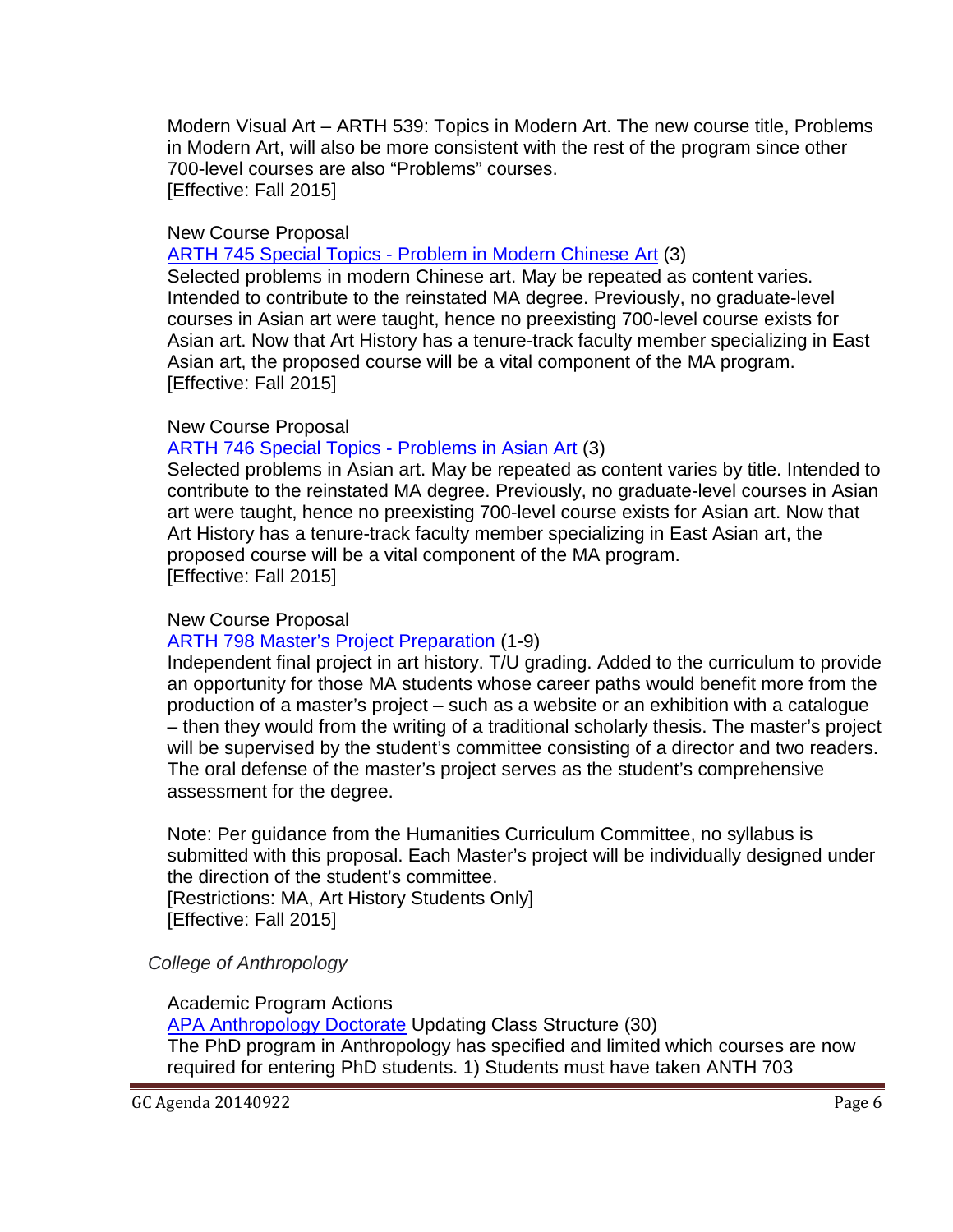"Anthropological Inquiry" a four-field theory class or its equivalent. 2) They must also have taken one of the approved "courses" from each of the subfields in Anthropology. MA subfield coursework taken at a different institution must be approved by the graduate director for it to count toward the PhD degree. 3) ANTH 711 "Professionalism and Ethics" is a required course for PhD students unless taken at the MA level. 4) Finally, the program now clarifies that advisors must be consulted when selecting additional coursework to complete the distribution requires on the program of study. **Current:** Degree Requirements (30 Post Master Hours). Residency and other basic requirements for the degree in Anthropology are set by The Graduate School. Doctoral students are required to complete a minimum of 30 hours of graduate work beyond the MA, including 12 hours of dissertation credit. Additional hours may be specified by their advisor and approved by the graduate faculty. Students who enter the anthropology department at USC intending to take the MA and PhD degree will apply for admission to the PhD program with an MA in Anthropology from another university must complete the MA requirements or demonstrate they have completed similar course work.

**Proposed:** Degree Requirements (30 Post Master Hours). Residency and other basic requirements for the degree in Anthropology are set by The Graduate School. Doctoral students are required to complete a minimum of 30 hours of graduate work beyond the MA, including 12 hours of dissertation credit (899). Additional hours may be specified by their advisor and approved by the graduate faculty. Students who enter the Anthropology department at USC intending to take the MA and PhD degree will apply for admission to the PhD program with an MA in Anthropology or related field must complete the core MA requirements or demonstrate they have completed similar course work.

[Effective: Fall 2015]

## Academic Program Actions

APA Anthropology Masters Updating Class Structure (33)

The MA program requirements have been streamlined in the following ways to make it easier for faculty to regularly staff the courses that graduate students need to gain four-field exposure while also specializing in one of the fields. 1) It proved too difficult to staff a series of 1-credit courses. Thus, the required ANTH 711 previously titled, "Ethics & Anthropology" and ANTH 712 "Thesis Skills Seminar," both of which had been 1-credit courses, have been rolled into a required 3-credit course under the renamed ANTH 711 "Professionalism & Ethics." 2) The faculty have updated and restricted the list of approved "core courses."

**Current:** Applicants for a graduate degree must have a BA or MA degree from an approved college or university. Applicants must meet all requirements of The Graduate School for admission and be recommended to the Graduate School for acceptance by the Department of Anthropology. In addition to the Graduate School's admission requirements, the department requires a personal statement of the student's interest and intent, a writing sample, at least two letters of recommendation, and the GRE as part of the application A strong applicant should have GRE scores of near 600 in verbal as well as in quantitative categories and a 4.0-4.5 in analytical and a 3.50 GPA.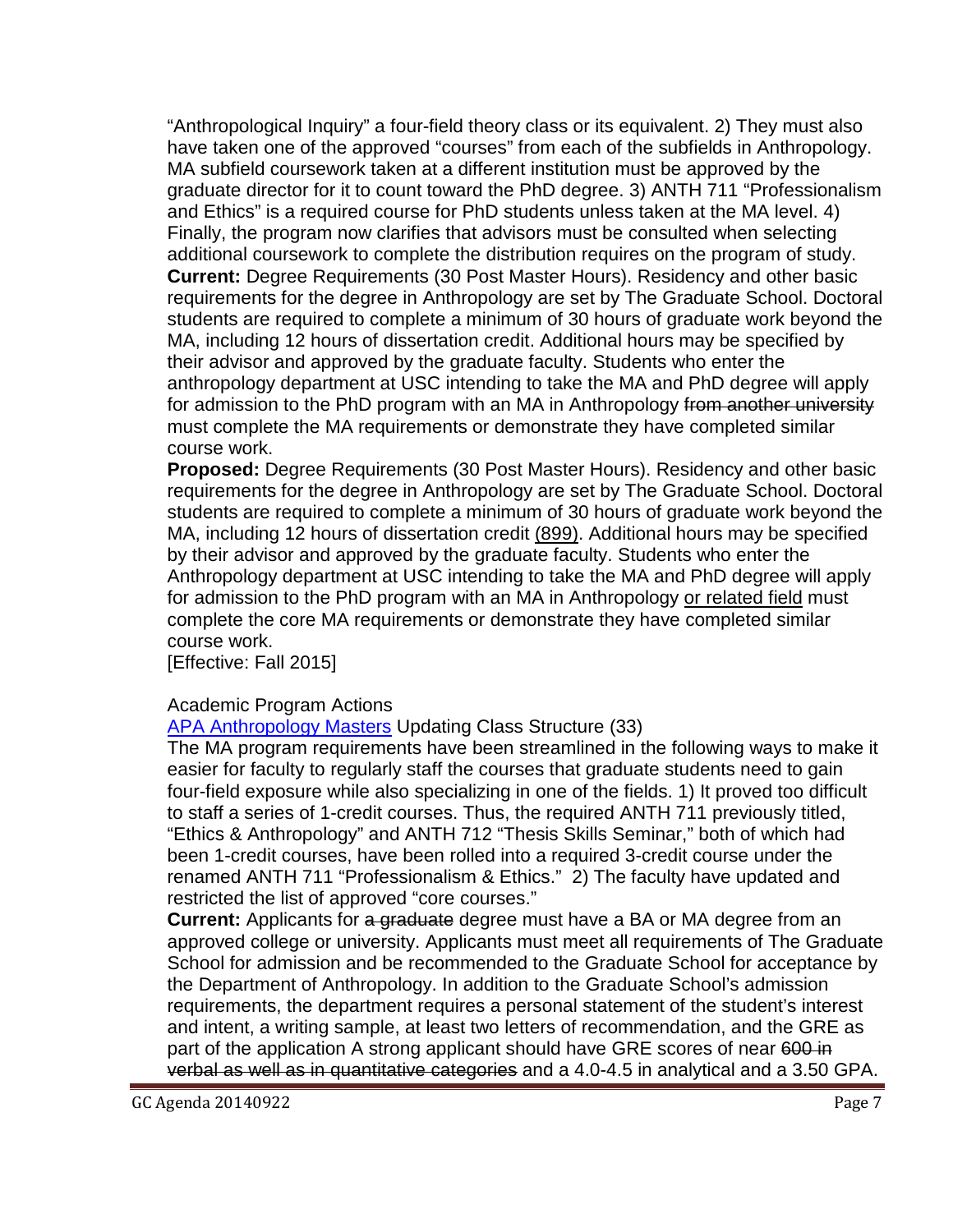**Proposed:** Applicants for the Master's degree must have a BA degree from an approved college or university. Applicants must meet all requirements of The Graduate School for admission and be recommended to The Graduate Schools admission requirements; the department requires a personal statement of the student's interest and intent, a writing sample, at least two letters of recommendation, and the GRE as part of the application. A strong applicant should have GRE scores near 160 verbal and 148 quantitative and a 4.0-4.5 in analytical and a 3.50 GPA. [Effective: Fall 2015]

 *School of Music*

# Academic Program Actions

[APA Master of Music Theory](http://gradschool.sc.edu/facstaff/gradcouncil/2014/APA%20Master%20of%20Music%20Music%20Theory%208-4-14_Redacted.pdf) (32)

For more than 30 years, USC offered the Master of Music in Music Theory degree program. The music theory coursework was offered by faculty with degrees in music theory as well as in music composition (composition faculty as have significant expertise/experience in music theory). Because of retirements and budget issues, the School of Music suffered a shortage of full-time faculty in the music theory area during the Spring 2010 semester when the National Association of Schools of Music team made their ten-year reaccreditation visit to the USC campus. The evaluation team recommended the program be discontinued until the area faculty could be rebuilt. The School of Music moved to immediately terminate the degree based on this recommendation.

**Current:** Master of Music with concentrations in composition, music history, and opera theater.

**Proposed:** Master of Music with concentrations in composition, music history, music theory and opera theater.

[Effective: Fall 2015]

 *College of Education*

Academic Program Actions/Bulletin Change [MT/Secondary Education](http://gradschool.sc.edu/facstaff/gradcouncil/2014/8-7%20MT-Secondary-APA-Graduate_Redacted.pdf) (39)

Change in program admission prerequisites.

**Current:** The MT degree program is a 'fifth-year' program designed for candidates who attend USC as Undergraduates, earn a bachelor's degree in an appropriate content major, and complete a 12 credit hour education core of courses (EDFN 300, EDTE 400, EDPY 401, EDPY 401P, EDTE 402, and EDTE 402P).

**Proposed:** The MT degree program is a "fifth-year" program designed for candidates who attend USC as Undergraduates, earn a bachelor's degree in an appropriate content major, and complete a 12-credit hour education core of courses (EDFI 300, EDSE 302, EDSE 500 and EDPY 401).

[Prerequisites: EDFI 300, EDSE 302, EDSE 500 and EDPY 401] [Effective: Fall 2015]